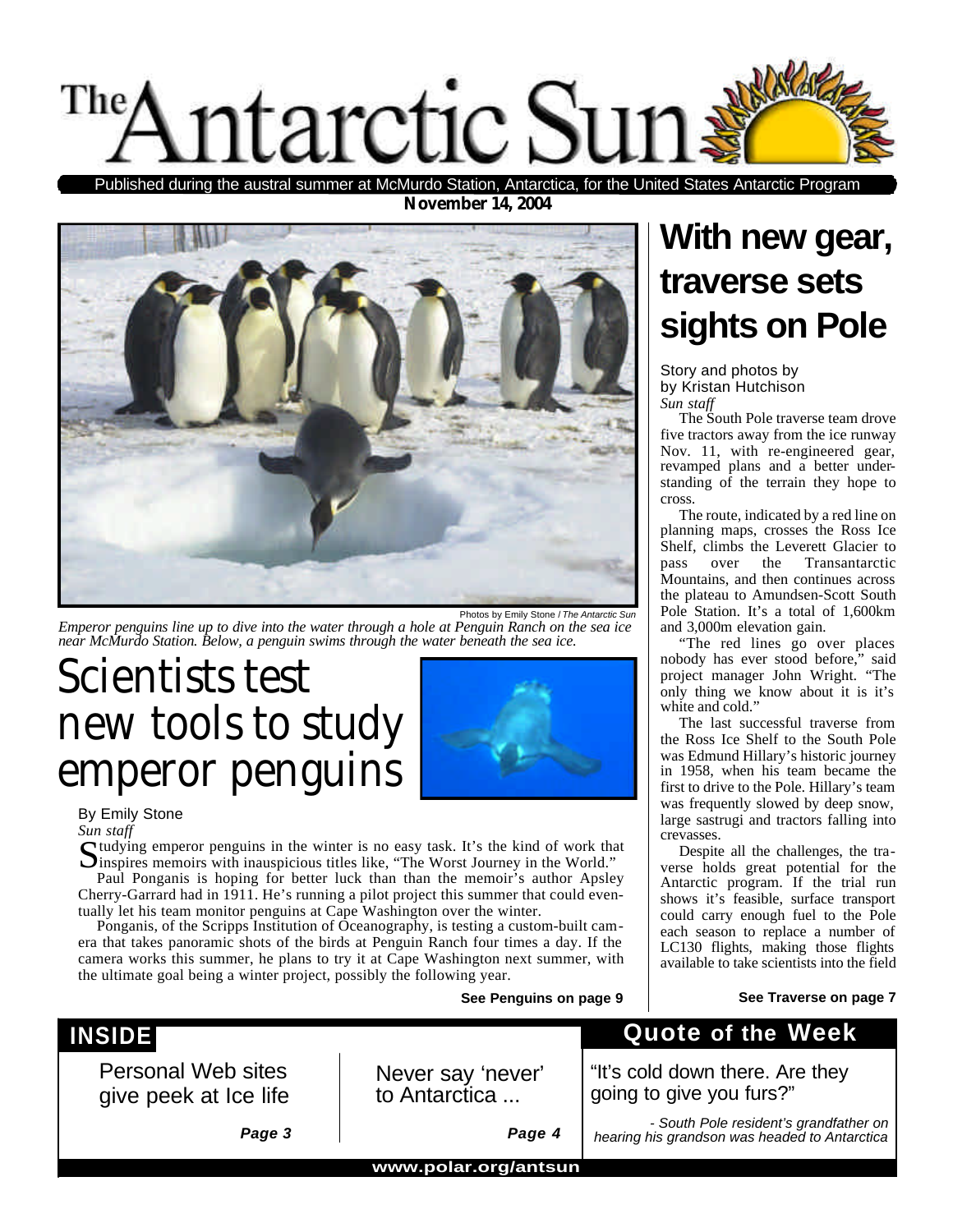

**Palmer Station Sits:** On Anvers Island **Original site:** Built in 1965 **Present site:** Moved there in 1968 **Named for:** American sealer Nathaniel B. Palmer who was, by some accounts, the first to see Antarctica, in 1820 **Rainfall:** avg. 76cm a year **Latitude:** 64.5 degrees S., two degrees north of the Antarctic Circle **Daylight:** Year-round, ranging from five hours in winter to 19 hours in summer **Getting there:** Only by ship **Accessible:** Year-round, unlike Pole and McMurdo **Where to watch the glacier calve:** From the fish tank-turned-hot tub **Worst environmental disaster:** When the *Bahia Paraiso* ran into a reef near Palmer in 1989, ripping open its hull and spilling 645,000 liters of fuel that created a slick over 30 sq. km. **Cold, hard facts**

*Sources:* The Idiot's Guide to the Arctic and Antarctic*, Palmer Station guide,* Lonely Planet guide to Antarctica

*The Antarctic Sun* is funded by the National Science Foundation as part of the United States Antarctic Program (OPP-000373). Its primary



audience is U.S. Antarctic Program participants, their families, and their friends. NSF reviews and approves material before publication, but opinions

and conclusions expressed in *The Sun* are not necessarily those of the Foundation.

- **Use:** Reproduction and distribution are encouraged with acknowledgment of source and author.
- **Senior Editor:** Kristan Hutchison **Editors:** Brien Barnett, Emily Stone **Copy Editors:**Karl Horeis, Hunter Slaton, Wendy Kober, Amanda Barnett,
- Rebecca Hollobon **Publisher:** Valerie Carroll, Communications manager, RPSC

**Contributions are welcome.** Contact *The Sun* at AntSun@usap.gov. In McMurdo, visit our office in Building 155 or dial 2407. **Web address:** www.polar.org/antsun

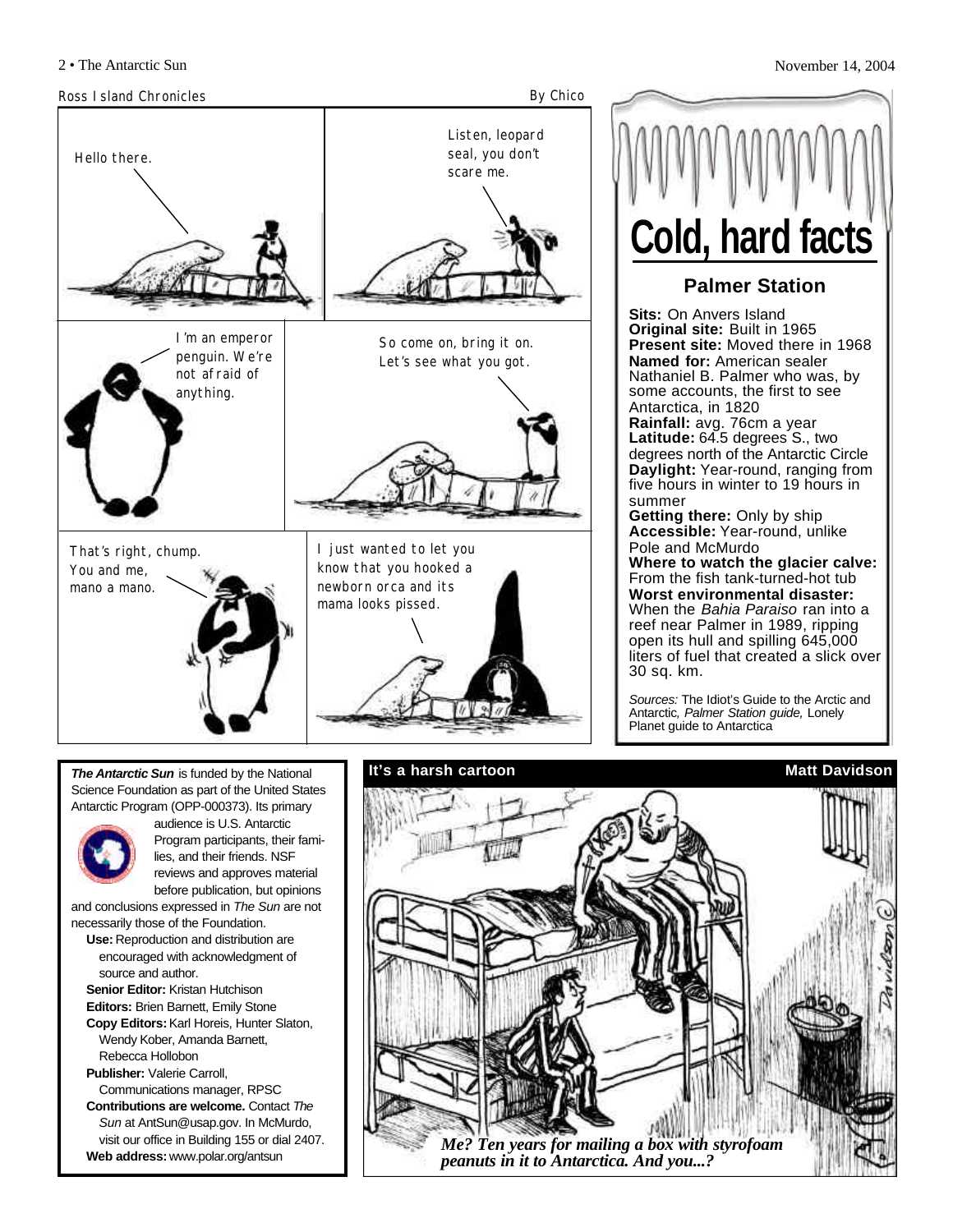# Personal web sites share Ice with world



*Mike Poole checks on his Web site, Antarctic Memories, at the computer lab at McMurdo Station. Poole hosts a bulletin board on his site and frequently answers questions about life on the Ice for many first-time U.S. Antarctic Program participants.*

### By Brien Barnett

*Sun staff*

The international traveling sensation Flat Stanley can get no flatter than a bunch of electrons, but at Glen Kinoshita's South Pole Web site, Stanley may be at his coolest.

Flat Stanley is a children's book character who found he could travel the world through the mail if he was as flat as a sheet of paper. The winter season had already started and flights discontinued when Kinoshita heard that a kid had sent him a Flat Stanley. With the original stuck somewhere in the mail, Kinoshita downloaded and printed off Flat Stanley, then created a fun and extensive site about Flat Stanley's adventure at the South Pole.

As a wintering research scientist working with weather and climate monitoring, Kinoshita had access to much of the station. He used his access to create a fun site featuring photos of Flat Stanley working all over the station. Stanley even sported extreme cold weather gear similar to Antarctic participants. It was a Flat Stanley follower's dream come true and showed off some of the station resident's creativity during the long, cold winter.

Kinoshita is one of many people who maintain Web sites and online journals dedicated to their experiences in Antarctica. Using the keyword "Antarctica," Google, MSN and other search sites reveal tens of thousands of sites. The Ice can be explored online.

USAP.org is the official United States Antarctic Program Web site. That site and the Office of Polar Programs site at NSF.gov contain useful information about Antarctica, from quick facts to a photo library of images from around the continent. There are dozens of unofficial Web sites spawned each season by Antarctic program participants. These sites typically include journals with daily entries and photo galleries. Some feature poetry and music inspired by their creators' experiences on the Ice.

Like the Flat Stanley page, nearly all the sites have some level of quirky Ice behavior. For example, the opening page of dining attendant Allison Barden's site features a photo of her standing by the McMurdo Station sign during a snowstorm in beach attire. It's a far cry from San Francisco where she lives when not in Antarctica. Her nickname, Sandwich, was earned by her custom of toting a sandwich-shaped lunchbox everywhere she went. It carries over to the name of the site: sandwichgirl.com.

A few strokes of the keyboard will get surfers to computer tech Holly Troy's Web site, southpoledudes.com. There, visitors can review dozens of photos from several seasons spent in Antarctica.

"It's basically so people can live vicariously through my pictures," Troy said.

During the week, Troy collects his photographs and creates his Web pages. On Sundays, he spends about 15 minutes at the Coffee House updating his site from his personal laptop.

Troy first came down to the Ice with a friend in 2001 and the two were supposed to work together on the site (hence the

#### **Here are a few Web sites by Antarctic residents this year:**



*http://iceblog.puddingbowl.org*



**Zondra Skertich,** VMF supply *www.zondra.org*



**Glen Kinoshita,** 2004 South Pole winterer *http://gcrgweb.sdsu.edu/penguin/index.html*



**Allison Barden,** prep cook - sandwiches *www.sandwichgirl.com*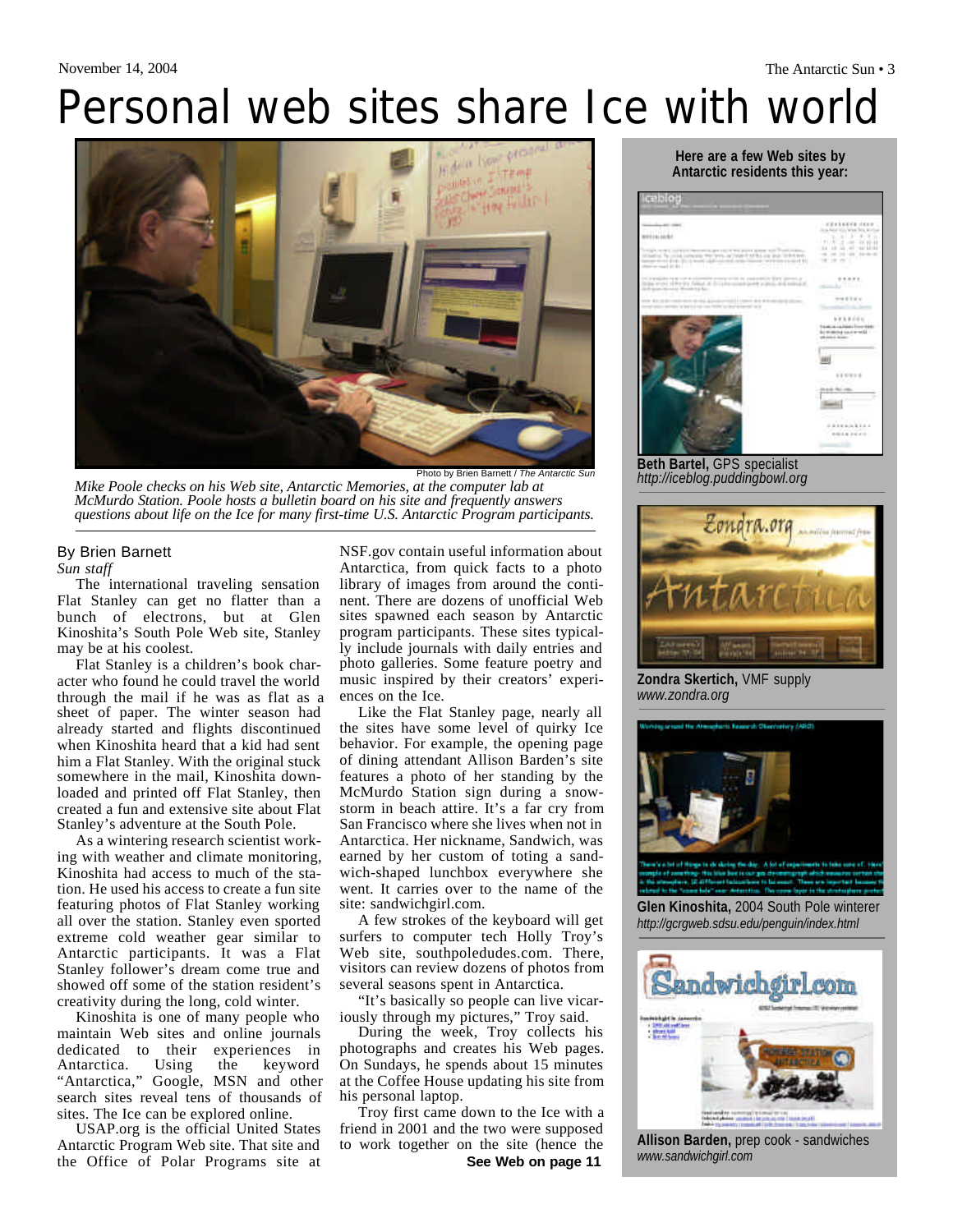

# Ex-DA is done with the dishes

### *But he can't escape the pull of Antarctica*

By Phil Jacobsen

"I'll be back." That's what Arnold Schwarzenegger said in "The Terminator" and he meant it.

"I'll never be back." That's what I said about Antarctica and I meant it.

When I finished my 2002-2003, 14 month stint as a dishwasher in McMurdo, I burnt my blue shirt, pureed my Chefwear pants and flung my non-latex gloves into construction debris. With more absolute determination than that girlie man Arnold, I'm here to tell you, I meant it when I said, "I'll never be back."

Guess what Mr. Governor—I'm back. What are you going to do? Impeach me?

Never. Not in my lifetime. Or in the lifetime of any item lost, petrified or frozen on this continent or in Mapcon did I plan to return to Antarctica. And that my friends, is the problem — I said, "Never."

It's as though if you look up the word "Never" in the nearest Antarctic dictionary the definition would say: 1. Certainly 2. You bet. 3. Can't wait.

If there were an English-to-Antarctica/ Antarctica-to-English phrase book, the sentence "I'LL NEVER BE BACK," would translate to, "See you next season!" The clichéd phrase, "I'll only come back when Hell freezes over" would mean the Devil was dressed in thermal insulated Carhartts and his heat-burnt red skin was replaced with a Raytheon-issued Big Red Parka.

One minute I'm landing in Christchurch, New Zealand, onboard a C-17 after spending about 13 months too long as Madge the Dishboy saying "Never again," and the next minute it's as though the New York Air Guard did a touch-andgo and brought me right back for another season.

"I'll never see you again, Antarctica" was quickly replaced with "I'll C-17 you soon."

After landing on the ice runway, I was whisked to the National Science Foundation Chalet for the "Welcome To Antarctica" speech: "Here's a Thousand Ways for You to Die." Since the "whisking" took place on



Photo by Phil Jacobsen / Special to *The Antarctic Sun*

*Phil Jacobsen holds up the toy given to him by a 5-year-old girl in Salt Lake City.*

Ivan the Terra Bus—the slow-moving, bigwheeled version of mass transit, Antarctic style—I had plenty of time to reflect on why I was never, ever going to return to McMurdo and I drew a blank.

I looked at the volcano, Mount Erebus. The lake of lava at the top of Erebus was pluming a long, streaking mist of steam across the sky. She was absolutely beautiful. For this reason alone, I should never have said, "never." The cross on Ob Hill spoke to me of the history and the challenges others have seen in these parts. Soon, I thought, I'll climb to that cross and apologize for prematurely saying goodbye. The Royal Society Mountains were majestic. And McMurdo was McMurdo.

A wintering friend once described this little town of McMurdo in the darkness of noon as looking like "an all-night truck stop in Nebraska." Well, this stop was now going to be home, again.

Even though I'd made the decision to come back to McMurdo many months ago, McMurdo hadn't made peace with my return. Our safety manager saw me and said he thought it was a safe bet I'd never return. The electricians were shocked to see me, the mechanics at the heavy shop dropped their trannies when I passed by, the carpenters were bored with

*If there were an English-to-Antarctica/ Antarctica-to-English phrase book, the sentence "I'LL NEVER BE BACK," would translate to, "See you next season!"* 

my return, the BFC said, "BFD you're back" and a plumber said, "Oh crap, we're knee deep in it now."

Hey, it's not just me. I'm seeing people whom I thought I'd never see again. Around the station I've run into a couple of friends who, after spending six months in the dark said, "Never again."

We had joy. We had fun. We had seasons in the sun. And then one really long, long winter.

The last time I was here I felt like I was watching the worst reality TV show ever imagined, but it was my life. I washed dishes for 14 months.

The thrill of living at the bottom of the world disappeared after watching the 1,143rd drain spin counter-clockwise in a windowless room 10 hours a day.

I've left dishes in my apartment sink for nearly as long as I worked as a dishwasher because of a hatred for all things Palmolive, dishpan hands, suds and hard work. If I knew then what I know now, when I left Antarctica I would have said, "I'll be back.

"BUT—This time … wash your own dishes."

*Phil Jacobsen works in the supply department at McMurdo Station. He has also written for the* Salt Lake City Weekly*.*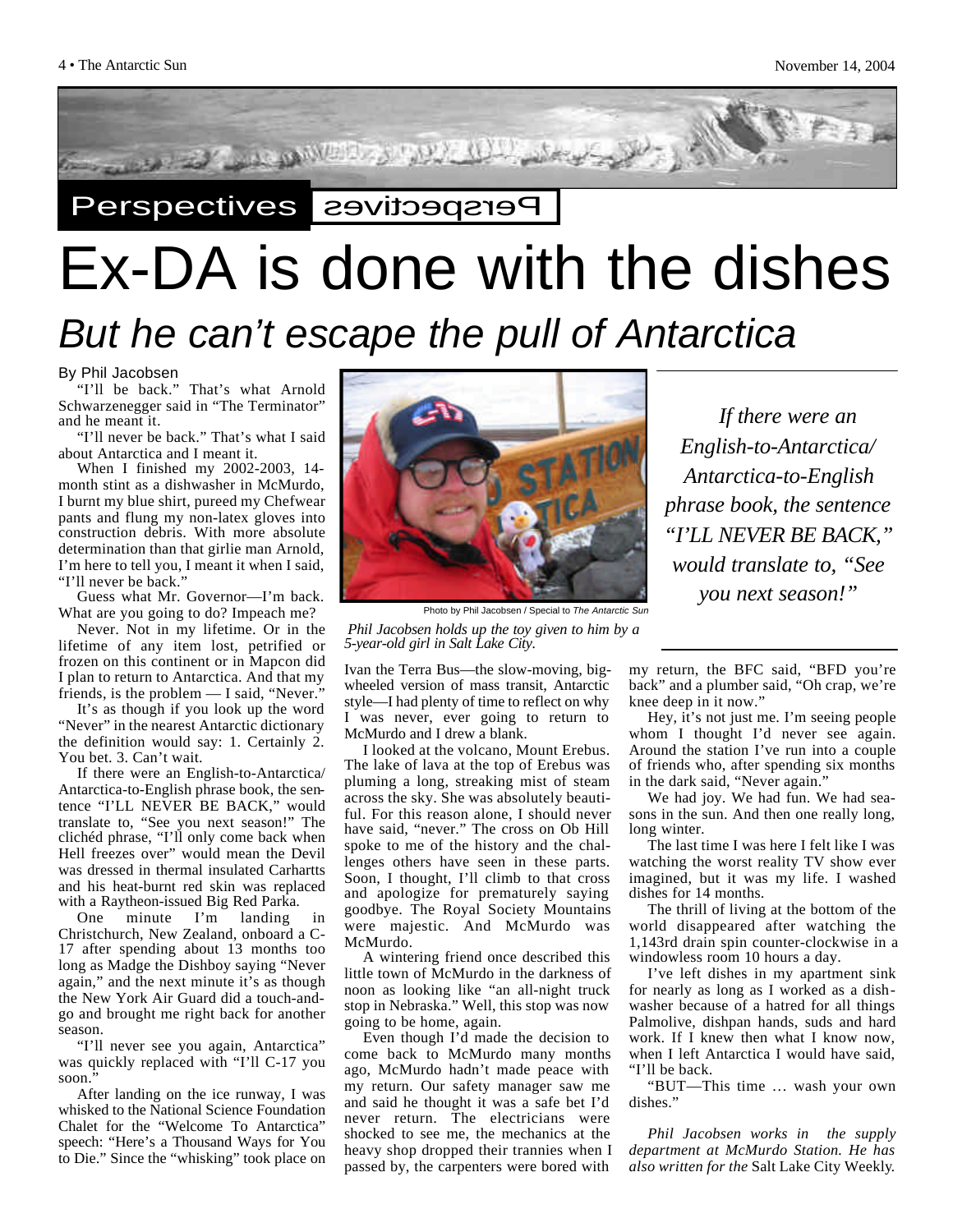### around the continent

### **SOUTH POLE**

### **Polies face cold and flu**

### By Brenda Everitt

*Pole correspondent*

They're working around the clock at South Pole Station now that people have become acclimated and settled into their routines, despite a rash of the flu and polar "crud."

Temperatures have remained low. The average temperature for the week ending on South Pole Meteorology reports is about seven degrees lower than the usual temperature for this time of year, based on records going back to 1958. Sundogs and halos have been observed on several occasions since the beginning of November, and the low temperatures have continued to yield impressive contrails on the incoming and outbound airplanes.

Heavy equipment has been running around the clock in order to move snow away from the new station and dome areas, and also to create several snow roads. One of the new snow roads will lead out to the Dark Sector, where the Ice Cube project will be busy setting up and drilling holes in the ice.

Soon after summer season kicked off, an outbreak of influenza-A and cold-like symptoms knocked dozens of workers at South Pole Station off their feet for several days. While the station's population hovered around 220 for the week ending Nov. 7, medical staff reported seeing more than 100 people for various flu-like symptoms. Those who were thought to have the flu were asked to stay away from work, and some had their meals brought to their rooms. With so many sick, the station declared a half-day safety stand-down in order to give people there a chance to rest and get well. The station did not order a quarantine as was rumored.

The outbreak, though, did prompt repeated messages from management and kitchen staff for personnel to wash their hands as often as possible. This led to a new South Pole greeting: an elbow-to-elbow touch that replaced the hesitant handshake. Diners were greeted by two bottles of anti-bacteri-



Photo by Brien Barnett / *The Antarctic Sun*

*Water vapor condenses into ice crystals, fogging the air behind an LC-130 as it lands at the South Pole.*

#### al hand lotion.

The situation seemed to be improving slightly as of Wednesday.

In other news, the station plans to offer support to the South Pole GPS reference station for a Chilean-Brazilian expedition in November and December. The planned round-trip tractor traverse from Patriot Hills to Pole will be making a contribution to ITASE, the International Trans-Antarctic Scientific Expedition. They will be collecting core samples and performing GPS and gravity measurements along the route.

Also, opportunities for working out, personal training sessions and swing dance classes are increasing. Basketball, climbing and other activities that take place in the gym are on hold until the stacks of outgoing package mail can be loaded onto planes. That will happen when the temperatures ease and the contrails break.

*Sun staffer Brien Barnett contributed to this report.*

### **PALMER**

### **Sea ice weakens**

#### By Kerry Kells

*Palmer correspondent*

A substantial calving of the glacier on Anvers Island, behind Palmer Station, broke apart the sea ice and sent cracks in all directions like a spider's web. However, the sea ice has continued to cling around station, halting the efforts of the researchers to take samples from their station sites. Members of Langdon Quetin's Long Term Ecological Research (LTER) project tested their dive gear and were able to punch holes in the thin ice for scuba diving. Enough krill — about

100 — have been collected so that experiments can begin. Krill are plentiful right now as they congregate in groups beneath the sea ice.

On Tuesday, Palmer Station waited for the election results. Some people voted before deployment and some voted by absentee ballots sent from Punta Arenas, Chile. They followed election updates and final results via the Web.

On Wednesday, Brett Pickering, who works with Bill Fraser's LTER Seabird Research group, gave a slide show on "Trekking in Suriname." The photos followed his river journey through Suriname in December 1996 to January 1997 to collect parasites and miscellaneous invertebrates. On the Corantijn and Maratakka Rivers, their guides took him and five other travelers from the capital city of Paramaribo through the roadless wilderness of Suriname. Brett showed slides of their



Photo by Cara Sucher / Special to *The Antarctic Sun Members of the Long Term Ecological Research team use the new aluminum boat to cross through brash ice near Palmer Station.*

camps, the wilderness and the wildlife of the area.

Also this past week, Palmer held another community event, the annual Tag and Bag. Because Palmer Station receives a large number of cruise ship and yacht visitors, we have a well-stocked station store. Tag and Bag is a get-together to fold, tag and store all the merchandise for the summer season. The event becomes a party in which everyone helps out. A barbeque behind the carpenter shop followed on Saturday to celebrate Palmer Station's successful ISO (International Organization for Standardization) certification.

#### **See Palmer on page 6**

**McMurdo Station** High: 21F / -6C Low: -3F / -19C Max. sustained wind: 46mph / 74kph Windchill: -40F / -40C

**Palmer Station** High: 45F / 7C Low: 22F / -6C Max. sustained wind: 39mph / 63kph Precipitation: 14mm

### the week in weather

**South Pole Station** High: -39F / -40C Low: -58F / -50C Peak wind: 25mph / 40kph Max. Physio-altitude: 3,366m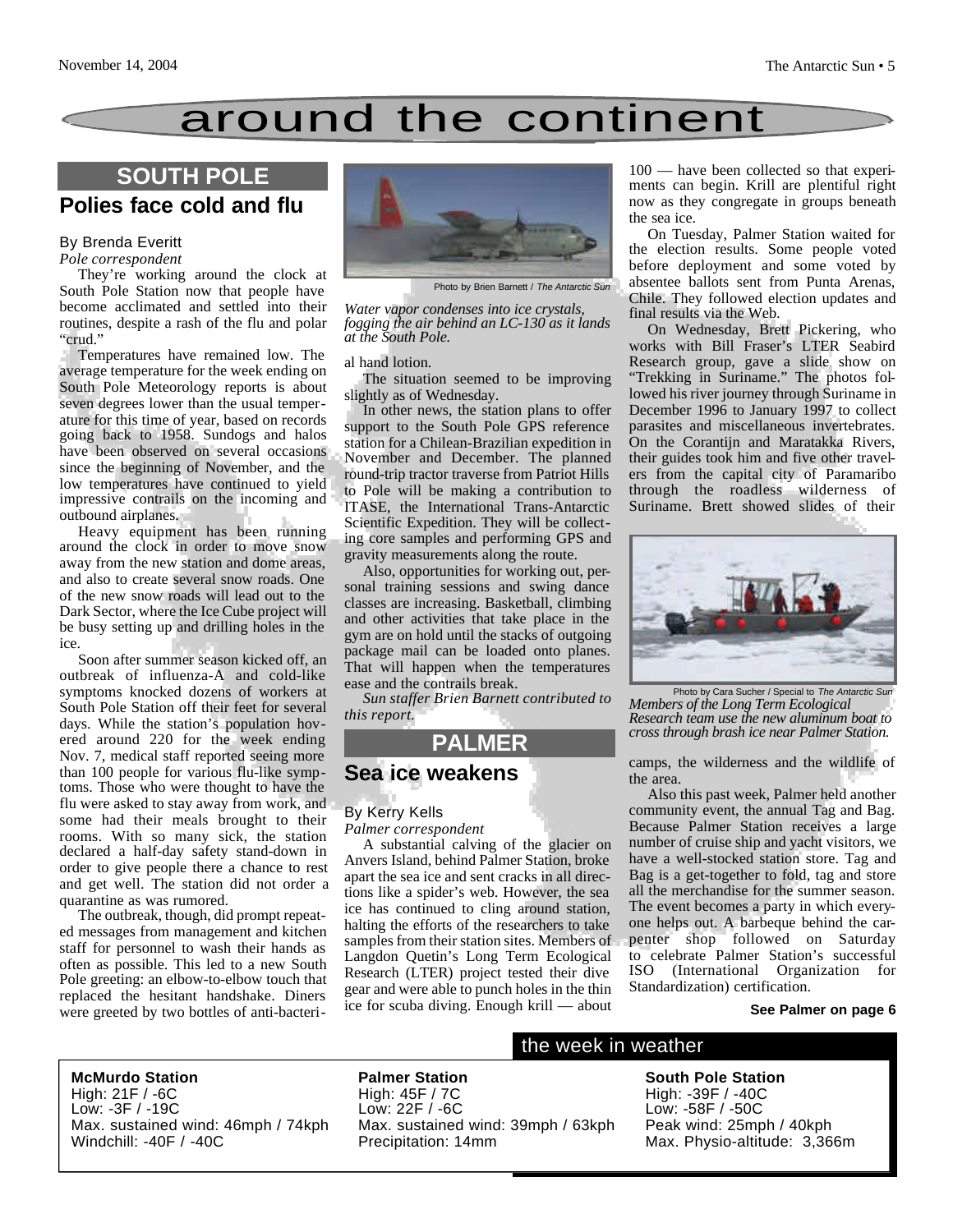### Palmer<sub>From page 5</sub>

Over the weekend strong winds brought enough force to break up and soften the sea ice around the station. While the ice remains, it has weakened. On Monday, several researchers borrowed a new aluminum landing craft from marine operations. Hugh Ducklow's group managed to get to Bonaparte Point across from Palmer for plankton and water samples. His group will take samples throughout the summer season from there and a second sampling site which is nearly two miles away. Several of the scientists helped the two seabird researchers and assisted them on the islands of Torgeson, Litchfield, Cormorant and Christine — all sites for penguin and seabird counts. The "birders" measured the snowfall and counted the penguins, skuas and cormorants at the islands. The return proved to be an adventure as they spotted four orca whales near the island of Christine, including one that swam under the boat.

### **SHIPS**

### *Nathaniel B. Palmer*

### Compiled from reports by Karl Newyear

After three weeks at sea, the *Nathaniel B. Palmer* arrived in Timaru, New Zealand on Nov. 6, and everyone enjoyed a chance to stretch their legs on dry land. Fueling began the next morning just after 8 a.m. and was completed by mid-afternoon. Meanwhile, the ships crew received a number of cargo items, including spare parts for the inoperable TeraScan satellite receiving system. The electronic technicians were able to make the necessary repairs and the *NBP* is again

receiving satellite images aboard ship. Those aboard thanked people in Denver and McMurdo who helped provide satellite images in the interim.

The *NBP* is now at sea again and headed generally south toward the Ross Sea. Whale sightings were a bit more common in the relatively smooth seas, though fog limited visibility at times.

A swell, running from the southwest on Nov. 8, suggested weather was coming, which it did the next day, with winds of 35 to 45 knots and 15- to 20-foot seas. The sea and spray made it nearly impossible to spot marine mammals, though there were a few seabirds around.

"The ship speed is correspondingly slower in these conditions and it sometimes seems like it's taking forever to get back to the ice," wrote marine projects coordinator Karl Newyear.

### Crossword: Antarctic Life

#### **Across:**

2. A red crustacean found in large quantities south of the Antarctic Convergence.

3. This seal is the southernmost ranging marine mammal in the world.

4. Minute free-floating flora that form the base of the food chain in the Southern Ocean.

5. A large, sharp-witted and observant gull-like bird common in McMurdo.

6. A whale of the suborder odontoceti found in Antarctic waters.

7. This whale composes complex vocalizations or "songs" that are repeated year after year.

8. The mysticeti suborder are<br>often referred to as whales often referred to as 9. This bird sometimes visits

McMurdo and has a bat-like flight.

10. This life form demonstrates the symbiosis of algae and fungi. 11. The substance Antarctic fish produce, allowing them to live in cold water.

#### **Down:**

1. The largest of the Antarctic seals

2. A subantarctic penguin that has similar markings to the emperor penguin

3. This taxonomic order consists of marine mammals that spend their lives entirely in the water.

4. This seal ranges far out to sea and is a notorious predator.

5. Fossils of this 230 million year old mammal-like herbivore are found in Antarctica.

6. Organisms living on or in the sea floor belong to the environment/community.



### **What do you miss from home?**



**"The smell of rain in the Alaskan**

*Nicole Huck, McMurdo janitor from Girdwood, Alaska, first season*

**rainforest."** 



Tony Black, *Pole meteorologist from San Diego, Calif., third season*

**"Going out for a drive."** 



*Ken Navarro, Palmer asst. supervisor of logistics from Connifer, Colo., 16 seasons*

**"I miss my wife because she works at McMurdo and I live at Palmer."**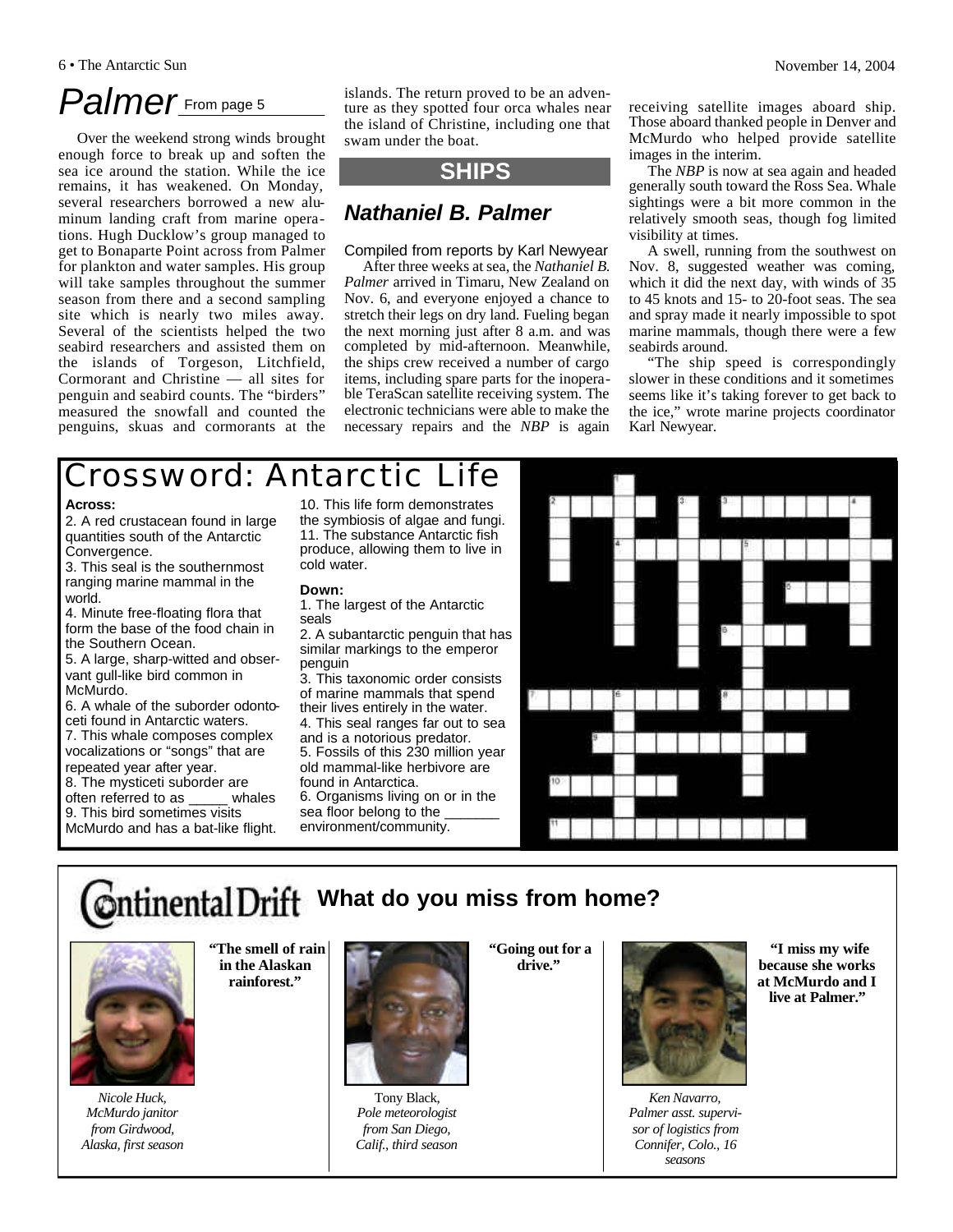

*A Y-shaped tongue attaches fuel sleds to the tractor that will pull them on the traverse, allowing the sleds to glide on either side of the tractor tracks.*

### *Traverse* From page 1

or bring other supplies to the Pole. The French, Russian, Chinese, Japanese and German Antarctic programs all use traverses to bring supplies from the coast to inland stations or camps.

The goal of the three-year U.S. project is to determine whether it is practical to haul supplies to the South Pole over the ice. The original plan was to arrive at the South Pole this year. At the annual planning conference in May, Wright announced they probably won't make it that far. How far they do go will depend on how far they can get with 90,850 liters of fuel.

"They're going to go as far as half their fuel or half their time will allow them to go safely," said David Bresnahan, the National Science Foundation representative currently at McMurdo Station.

The first year went well, but last year soft snow bogged down the traverse. Instead of reaching their goal at the top of the Leverret



Image courtesy of the South Pole traverse *The planned route of the traverse team crosses crevasses, the Ross Ice Shelf, the Leverett Glacier and the polar plateau.*

"They're going to go as far as half their fuel or half their time will allow them to go safely."

- **David Bresnahan,**

*McMurdo Station National Science Foundation representative*

Glacier, the tractors turned around 320km short of the glacier's base.

However, the traverse took less than half the time to make the 680km return trip to McMurdo than it had taken on the way out, demonstrating that the plan to break a trail that will be easier to travel could work, Wright said.

### **The first two years**

The traverse team exceeded their goals the first year, finding and filling crevasses in the treacherous shear zone to create a safe crossing. The shear zone is the section from Minna Bluff to Cape Crozier where the Ross Ice Shelf comes roaring past the McMurdo Ice Shelf "like a freight train," Wright said.

If there were heroes in crossing the shear zone, they were surely the dozer operators who took an 86,000 (pound) D8 right up to the edge of the crevasses as they filled them full of snow and made them safe for crossing," Wright said.

That first year, the traverse made it 160km beyond their goal in two and a half days, but it was not far enough to prepare them for what was to come in year two.

In the second year, two days out of the shear zone, the sleds were caught in soft snow and several were knocked off their carriages. The team remounted the sleds and continued, but from then on much of their time was spent pulling vehicles out of the snow and making repairs. The team worked outside in pits dug in the snow to fix and replace parts.

"Last year our heroes were surely our mechanics, who saw us through day after day of planned and unplanned repairs and maintenance," Wright said.

The soft snow continued for 400km, making them think it was caused by a weather pattern particular to that area.

"When we encountered soft snow, we knew that all our load planning tools and all our best efforts and thought about how we were going to go out were just not going to work," Wright said. "One hundred miles down the road we said 'that's enough of that. If we're going to make any progress at all we're going to have to start shuttling our  $load.'$ 

For every mile they went forward with half the load, the tractors had to go another mile back and do it again with the second half of the load. The traffic did help compact the route and the return trip was twice as fast.

### **Lessons learned**

In the intervening months, the traverse team has taken the lessons from last season and turned them into improvements. Each member of the crew contributed ideas to improve the fleet, Wright said.

One of the problems last year was with the sleds being pulled behind the tractors. The skis on the sleds followed the tracks left by the tractors pulling them and plowed into softened snow stirred up by the tractor's passage. This produced inordinate drag on the tractor. Initial field tests by traverse crews showed that on turns, when the sleds rode out of the tractor tracks, they floated lightly on the untracked, virgin surface. Later tests by engineers from the Cold Regions Research and Engineering Laboratory, CRREL, verified that the towing resistance with the skis outside the tractor tracks was roughly half that of the skis inside the tracks.

"Did that affect our design for the coming year? You bet it did," Wright said.

Traverse crews also noted that the front tip of the skis acted like a plow, creating ridges that increased the problems further down the sled train. The crew determined the problem was with the curve of the ski tip, which would work better with a more gradual "decreasing radius curve" rather than the constant radius curve in use.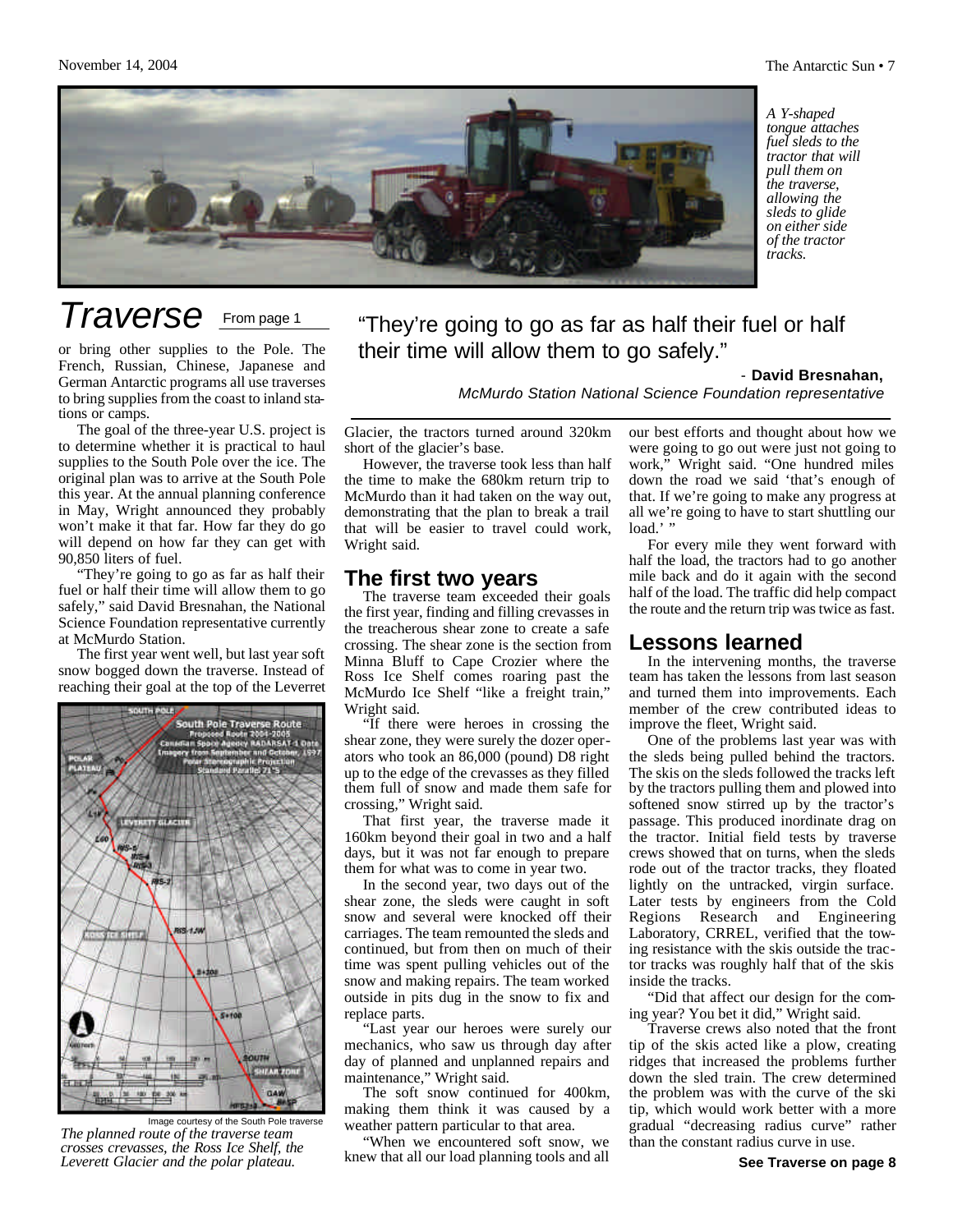### *Traverse* From page 7

In March, the project crews met with CRREL engineers and NSF representatives to consider design improvements. CRREL engineers Jason Weale and Lever provided a description of the desired curve for the ski tips, and master sled-maker Herb Setz from Alberta, Canada, designed the ski to implement that curve.

Some of the plastic-lined skis also were widened and lengthened. On some of the sleds the skis were moved farther apart so they will run to the outside of the tractor tracks. The fuel sleds, which originally ran one behind the other like train cars, have been attached to a Y-shaped tongue so two fuel tanks can glide side by side, each on one side of the tractor tracks.

In all, four of the sleds have the new skis. The others still have the old skis. The traverse will use both this year to determine which truly work better, and if the cost of getting all new skis is worthwhile. Another Challenger tractor was added to the lineup of vehicles, bringing the total to five tractors pulling 13 sleds.

New challenges continue to appear. The ice the traverse crosses

is always moving and changing. A 15cm-wide crack they found the first year, dubbed "Baby," has grown to 76cm wide since then. Last year, five new crevasses had opened in the shear zone. This year the total is up to nine new ones, along with five older crevasses that show signs of widening.

"We're building this route across the Ross Ice Shelf, but the Ross Ice Shelf is a dynamic piece of ice," Wright said.

The marker they'd set at a point 160km beyond the far

side of the shear zone at the end of the first year had moved nearly a kilometer when they returned 10 months later. The Ross Ice Shelf at that point moves almost 2m a day in a northeast direction, while the shear zone moves about 1m daily, mostly north.

Even when they reach the other side of the shear zone, the traverse isn't home free. Satellite imagery and an aerial flight to closely examine the route showed potential crevasse areas on the Ross Ice Shelf, at the base of the Leverett Glacier, and as they climb the glacier, Wright said. The traverse planners moved the red route line they'll follow to avoid some of those crevassed areas. A groundbased radar system extended in front of a PistenBully warns the traverse vehicles of other crevasses in time to stop and assess them.

### **Heading out**

After a month of preparations at McMurdo Station, the traverse team was ready to go. The eight-member traverse crew includes three heavy equipment operators, Richard Vaitonis, Judy Goldsberry and Brad Johnson; two mechanics, Russ Magsig and John Penney; mountaineer Mike Roberts; CRREL engineer Russ Alger and project manager Wright.

They'd written "thuh list," as they call it, and checked it more than twice to make sure they have all the spare parts and supplies needed.

"We have a lot of experience in the repair business from last year," Wright said.

Wright compares the traverse to the mule trains that used to carry supplies to his hometown of Silverton, Colo., back when it was a rough-and-tumble mining town; or, to the caravans of camels carrying goods across the desert.

"All of them have in common not just the distance they're crossing, but the need to take something someplace it's needed," Wright said. "This is what our project's all about."

is a dynamic piece of ice." - **John Wright**, *project manager, South Pole traverse* 

"We're building this route across the Ross Ice Shelf, but the Ross Ice shelf



*Heavy equipment operator Judy Goldsberry checks a tractor as the South Pole traverse team prepares to leave Nov. 11.*



*Heavy equipment operator Brad Johnson secures blocks to the tongue of a sledge. Behind him is John Penney, who is working on a tractor.*



*Mechanic Russ Magsig sits in the bunkroom, where the eight members of the traverse team sleep.*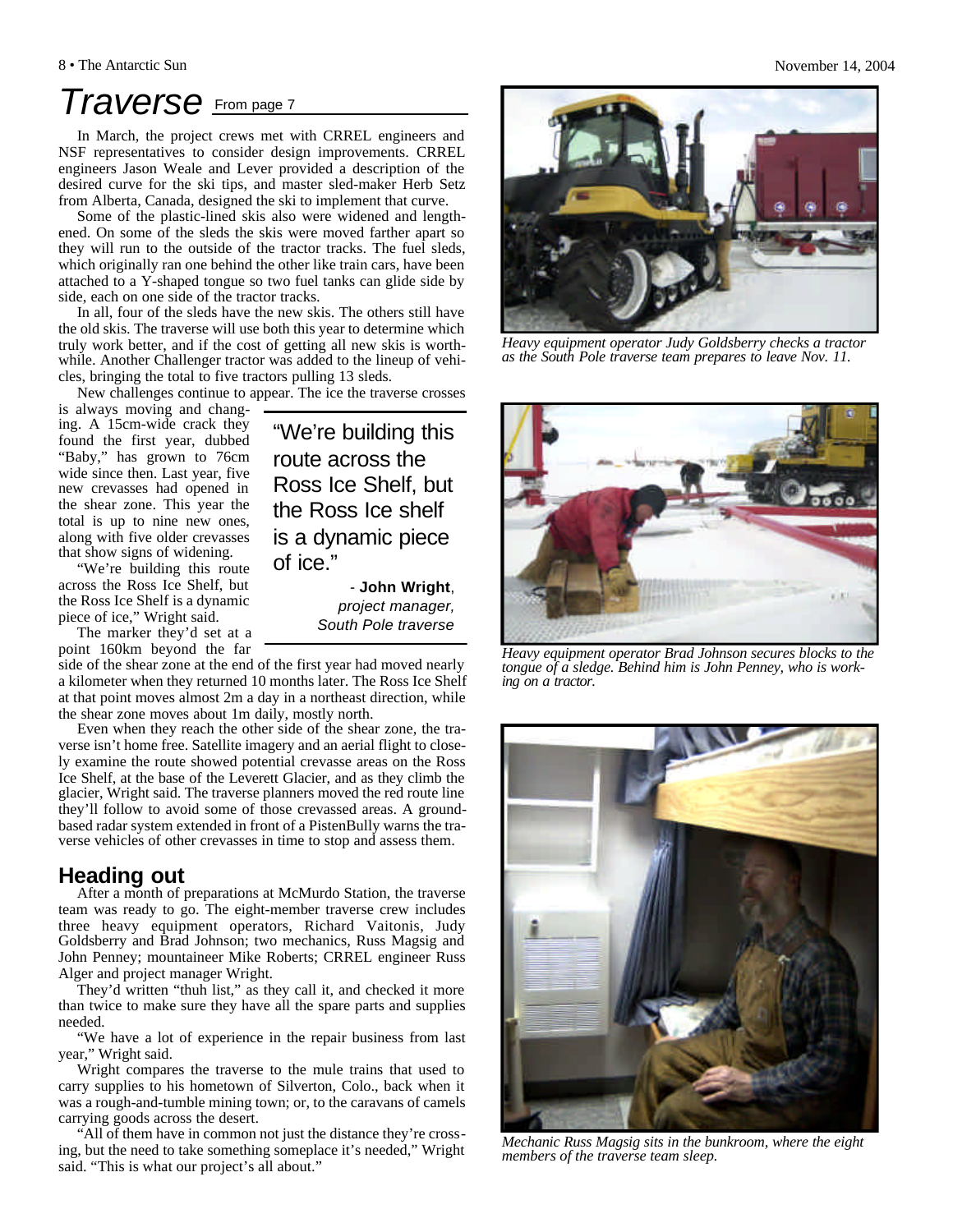

*Penguins swim below the sea ice near their dive holes. This view is from the underwater observation tube at Penguin Ranch.*

### *Penguins* From page 1

The unmanned camera would let scientists record the birds' behavior when they return to the colony in March and April – something which researchers know little about. The camera also would allow scientists to understand how sea ice conditions relate to the date the penguins return to the colony site, and to the overall success of the colony in a given year. It could also provide continuous observations of the movement and huddling patterns of the colony during the winter and spring.

The camera is one of four devices being tested at Penguin Ranch this season. The second is a sensor that will show how the birds regulate oxygen during long dives. The study could shed light on how humans handle oxygen depletion. The scientists also are testing a new recorder that will give a three-dimensional account of a penguin's dive instead of the current sensors that only record depth, not direction. And they're experimenting with a camera that will show what the penguins eat underwater.

Penguin Ranch is a corral on the McMurdo Sound sea ice that holds about a dozen emperor penguins. The birds waddle around inside the fence and have two diving holes to slide into when they get hungry. They have to return to those holes when their swim is over because there are no other holes close enough for them to reach. The setup gives the scientists a way to experiment with devices before using them in the field.

"Penguin Ranch is really sort of a testing platform to make sure everything is working so we have the best chance of success when we put them on the birds at Cape Washington," Ponganis said.

### **Strike a penguin pose**

Kathi Ponganis, Paul's wife and fellow researcher, said she is normally skeptical of high-tech science meant to replace human observations.

"I'm hesitant about gee-whiz science," she said. "I think boots on the ground are the way to do it. But the emperor penguin lives in such a harsh environment that it's just not possible."

Winter observations with a camera won't endanger people, who would otherwise have to suffer through the cold and darkness, she said.

The Ponganises asked Tony Hansen of Magee Scientific Company to make the camera. Hansen is principle investigator on another project and an engineer who has made specialized equipment for a number of Antarctic projects, including an underwater camera that is being tested this season.

He said he enjoys asking scientists what their challenges are in the field.

"I'd say, 'I think I could come up with a gadget to do that for you,'" he said.

Hansen and assistant Jeff Blair built the penguin camera, which can pan across an area and take 16 pictures in a cycle. These pictures are either stitched together to create a panoramic view of the penguin colony or used to create a series of close-ups. An example of a panoramic picture is on display at Crary Lab.

The camera is sitting near Penguin Ranch now, snapping away. The pictures are stored on a one-gigabyte flash memory card, which the scientists will retrieve at the end of the camera's anticipated three-month test run. The camera needs to weigh less than 50 pounds so it can be backpacked into a colony, and has to be sturdy enough to withstand a tough hike, which means no fragile solar panels. It runs off battery power, which has to last the full three months. The main batteries are conserved because the camera only "wakes up" every six hours to take its round of pictures, Hansen explained, and then goes back to sleep until it's time for the next set.

If the camera proves itself a success in the summer, Hansen will try to modify it.

"The real test is to set up a camera that could go through a winter," he said. "The technological challenge is much more daunting."

#### **See Penguins on page 10**

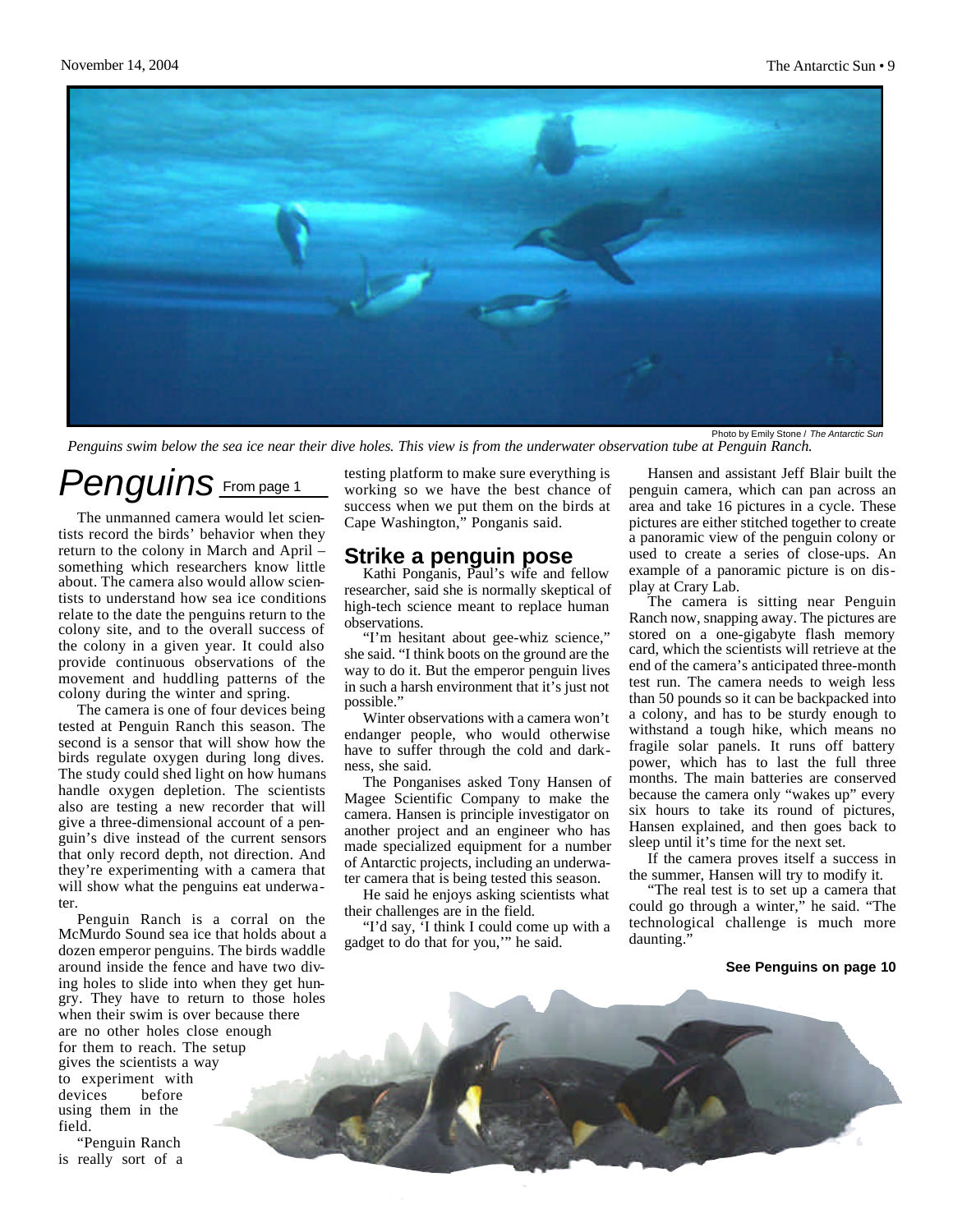#### 10 • The Antarctic Sun November 14, 2004

### *Penguins* From page 9

The camera would have to withstand temperatures down to –57C. That's a hurdle given that batteries tend to shatter below –46C. Hansen said he's working on a strategy to solve that problem. The camera would also likely be set to an astronomical table so it would snap pictures when the moon is out, to provide some illumination in the polar night.

### **Making due with low O2**

While the camera is sitting in the snow doing its job, the researchers at Penguin Ranch are busy working with the birds.

Researchers are interested in penguins in large part because they are such excellent divers. They routinely stay underwater for five to 12 minutes and dive 500m deep. The longest recorded emperor penguin dive was 22 minutes.

The key to diving for any animal, whether a penguin or a human, is how well it uses the oxygen stored inside its body while underwater. Penguins are able to stay underwater when their oxygen levels are so low that it would cause humans to pass out, Ponganis said. The team at Penguin Ranch wants to better understand how the birds accomplish this. They are using sensors to monitor the level of oxygen in the animals' blood as they dive.

Part of the penguins' strategy is to slow down their heart rate underwater. Research in previous years shows that the birds' heart rate starts at 150 to 200 beats per minute just before a dive and then immediately drops to 50 or 60 beats per minute underwater.

"As soon as it hits the surface, boom, it goes back up again," Ponganis said.

This is exactly the opposite of what humans do. Our heart rate goes up as we exercise and falls back down when we're done.

A penguin's heart rate is tied into its use of oxygen during a dive. The birds store more than half their oxygen in their muscles, with the rest split between their blood and lungs. Humans, on the other hand, store most of their oxygen in the lungs. When the birds are underwater, their hearts don't have to race in order to pump oxygen to their swimming muscles.

"There's no need for them to have a high heart rate because they don't need to deliver oxygen (to muscles)," Ponganis said. "It's already there."

The oxygen sensors will help Ponganis and his team better understand this process.

Their results could help doctors with patients whose organs or tissues have been deprived of oxygen, as happens during a heart attack or stroke, or when an organ is transplanted.

found a good piece of flat ice to claim as their own.

"The birds that are there seem to be doing pretty well," he said.

Not so at Beaufort Island as B-15 has effectively blocked the birds' route to open water. The colony is at about 25 percent its normal population, and Ponganis' team found more than 300 dead chicks there last month.

The chicks were somewhat developed, which leads Ponganis to believe that the parents had been able to feed the chicks initially, but then got stuck at sea when the open water around the colony closed up.

"I think they had a difficult time getting back to feed their chicks," Ponganis said.

The team will continue to monitor the effects of the large icebergs on the colonies over the coming seasons.

Human tissue is damaged if it is deprived of oxygen for a period of time and then has oxygen-rich blood come back into it. This causes biochemical changes that severely harm the tissue by oxidizing it. Antioxidants can prevent this. A researcher is at Penguin Ranch for part of the season specifically to study antioxidants in the birds.

In addition to their work at the Penguin Ranch this summer, Paul Ponganis' team is monitoring the recovery of the emperor penguin colonies at Cape Crozier and

The enormous iceberg known as B-15 ran into Cape Crozier in 2001 and then lodged there, devastating the emperor

"All we found were a few dead chicks and dead adults who had starved to death," Ponganis said of the 2001 season. It's not known if the birds abandoned the colony because they couldn't get to it or if they

The colony is at about 20 percent its normal population this year, Ponganis said, and the penguins finally seem to have

By Emily Stone *Sun staff*

Beaufort Island.

were smothered in the ice.

colony.

### **Spying below the surface**

The scientists are also hoping to get a bird's eye view of dives this year.

Katsufumi Sato with the University of Tokyo will test a device that gives the scientists a three-dimensional picture of where the penguins go when they leave the surface. Previously, scientists had to settle for a simple measurement of how deep the birds dived.

The researchers will be able to see at what angle the birds are swimming, which will tell them much about the penguins'

hunting strategies. The monitors will also record speed, acceleration and stroke frequency to see how much work the birds do while diving.

A separate diving camera will record what the birds are eating underwater. This will give researchers a fuller idea of which species of fish and squid the emperors feast upon and how much of each species they eat. The goal is to put the cameras on birds at Cape Washington next year to see what the birds eat during their deepest, 500m dives, which they only do at sea.

"What they're eating out there, no one knows," Ponganis said.

Understanding the penguins' role in the food chain helps scientists more fully understand the ecology of the Ross Sea, Ponganis said.

*NSF-funded research in this story: Paul Ponganis, Scripps Institution of Oceanography, http://antarctic.ucsd.edu/index.htm*

### Photo courtesy Kathi Ponganis / Special to The Antarctic *A camera nicknamed "R2D2" is staked out beside emperor penguin researcher Kathi Ponganis as she observes the colony at Beaufort Island. The camera, which is being tested*



*at Penguin Ranch, is designed to take regular photos in the field for up to three months.*

**Giant icebergs continue to hamper Ross Sea colonies**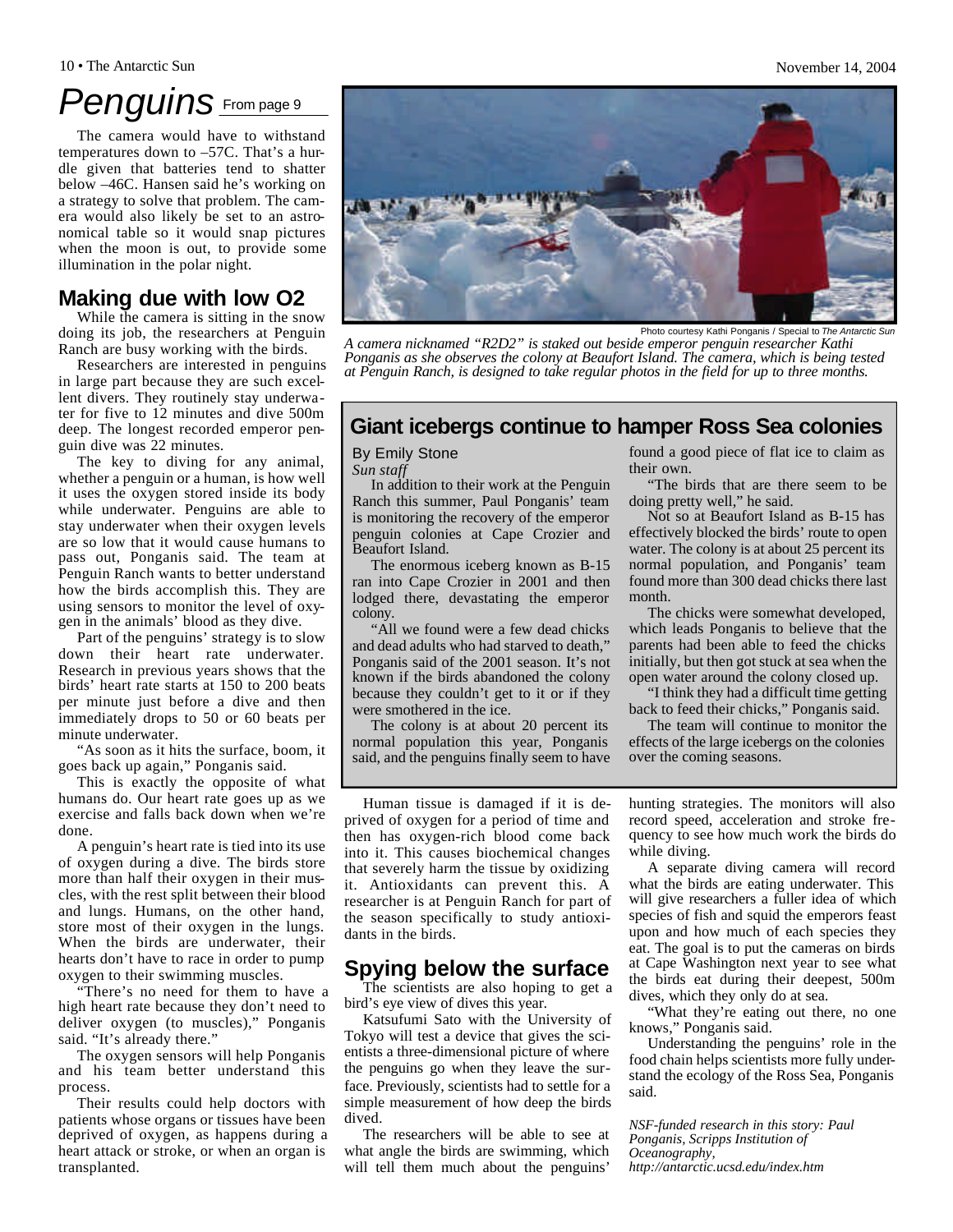### Web From page 3

"dudes" part of the name) but it quickly became only his site. Since then, he's added photos from his time at Palmer Station as well. As a father of three children, Troy keeps the photos on his site PG, leaving off some of the most outrageous moments from Halloween and other celebrations.

His site also has helped reconnect old friends. One of Troy's co-workers appeared in several photos last season. Sometime during the year, a man back in the United States was surfing the Web and came across Troy's site. There he recognized one of Troy's co-workers and sent him an e-mail. Troy forwarded it and surprised his co-worker.

"He said he hadn't seen the guy since he was seven," Troy said. "It's amazing that they're finding me, because I haven't made any effort to make southpoledudes known to the world."

Zondra.org is home to Montana resident Zondra Skertich's site. She has written extensively about her 2003-2004 season and has started again this season. She considers herself a better photographer than writer and features many photos from the Ice. She's also tried to head off the inevitable questions from people at home about how cold it is and what time it is by including clocks that also show the temperature for major stations in Antarctica.

Beth Bartel is a GPS specialist at McMurdo. When friends heard she was coming to the Ice, they insisted she keep a Web journal, often called a blog. They were so insistent, they set it up for her.

"I started doing it because friends at home were curious about what Antarctica would be like and they established it for me and made me do it," Bartel said. "Now, I get feedback from people I know and don't know."

Bartel, now in her second season on the Ice, cited a sense of personal satisfaction as the primary reason she's kept it up. As one of the few on station able to visit special science sites, such as the volcano Mount Erebus, Bartel takes photos and writes stories about her trips. Her writings often reveal a comedic side of her work and life in McMurdo.

"It's an outlet for me to share experiences, make fun of what I think is funny, make fun of myself," Bartel said.

That said, Bartel probably can't be found surfing for Antarctic sites.

"I'm not a surfer and don't like reading off the computer. I like reading books and turning pages," she said. "But  $\overline{I}$  do read my own site.'

Stefan Pashov, McMurdo's resident philosopher, no longer spends his precious Web surfing time viewing Antarcticarelated Web sites. Like others who have returned to McMurdo for many seasons, Pashov said the novelty he once felt about most Antarctic Web sites has worn off. Instead he reads up on world affairs and has other interests including poetry. That latter interest, though, may someday spur him to build a Web site dedicated to Antarctic poetry.

If Pashov has moved on to other things, many others are just beginning to learn about Antarctica. They often start at one of the most-visited personal Antarctic Web sites, nicknamed Antarctic Memories.

The site is maintained by Mike Poole, who works in supply at McMurdo. Poole set up his site as an MSN.com group. It was free, easy to update and is now chock full of information about the program and life at McMurdo Station.

Many of the visitors are people who want to work in Antarctica or who have been hired and now need a calm, guiding hand through the blizzard of paperwork, medical checks and gear preparation.

One of the central features is a message board, which is a repository for a lot of good advice. Poole often replies to questions within hours. Current and former U.S. A participants, both on and off the Ice, help him answer questions.

"Myself and a small cadre of helpers keep it going," Poole said. "There's no such thing as a stupid question, assuming they have a genuine interest in coming down."

And come they will, many with Web sites blank and ready to be filled.

#### There are many Antarctica-related personal

sites on the Web. Here are a few from this story. Visit them for links to others or use a search site to find more.

Allison Barden: www.sandwichgirl.com Beth Bartel: http://iceblog.puddingbowl.org Glen Kinoshita: http://gcrgweb.sdsu.edu/penguin/index.html

Mike Poole: http://groups.msn.com/antarcticmemories

Zondra Skertich: www.zondra.org Holly Troy: www.southpoledudes.com Official site for the U.S. Antarctic Program: www.usap.gov

Office of Polar Programs: www.nsf.gov/od/opp